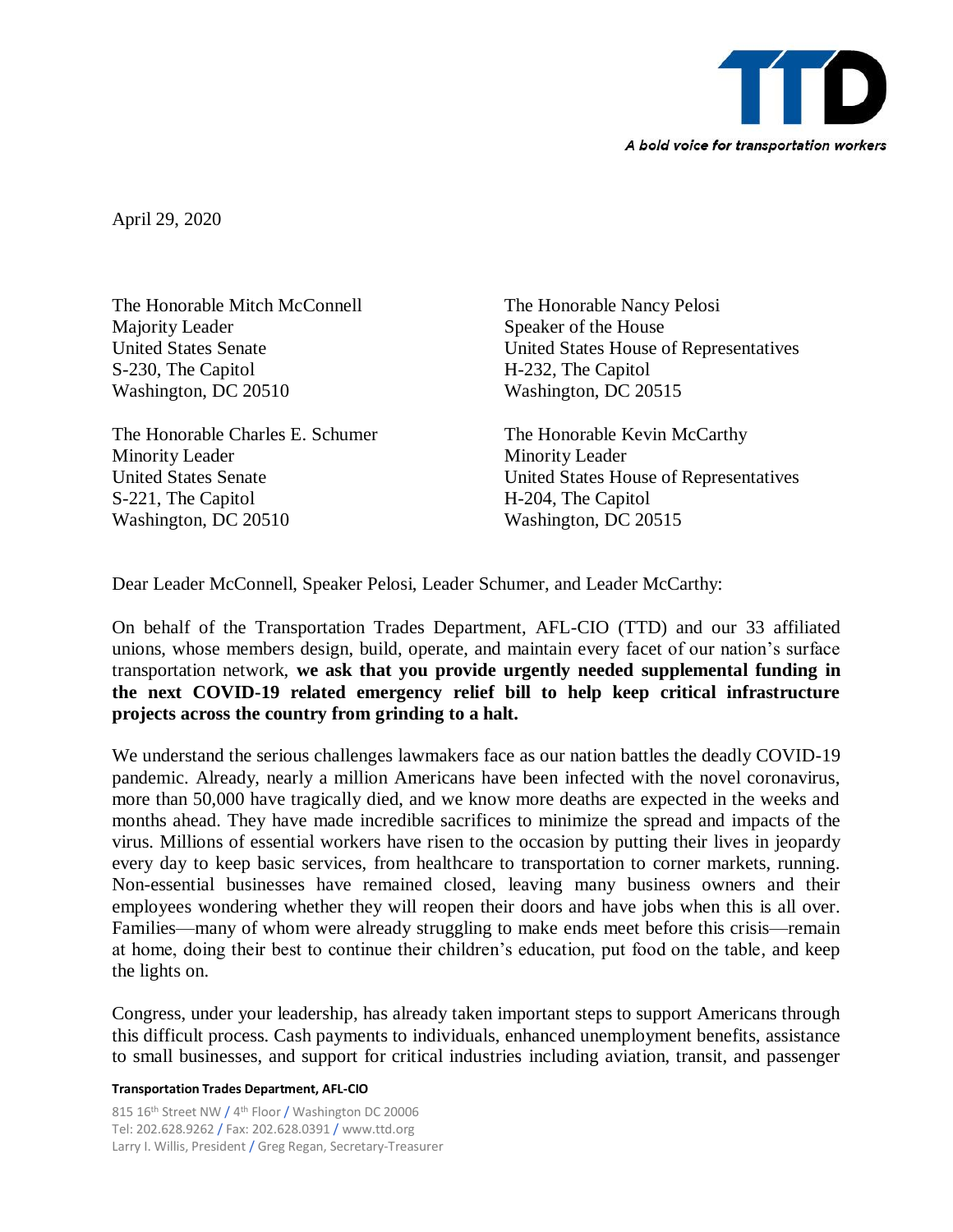rail are no doubt a positive step forward. While it may be tempting to view investments in infrastructure as a phase-2 step aimed at economic stimulus, we urge you to consider the immediate needs of this industry and to account for cash shortages we are already seeing at the state and local levels.

With so many businesses currently closed and Americans' vehicular travel reduced by nearly half, revenue—largely from state gas and sales taxes—that states count on to support departments of transportation and to make local matches required for federal aid highway and transit projects is drying up. Early estimates from the American Association of State Highway Transportation Officials project that state departments of transportation will experience an estimated 30 percent decline in revenue on average for the next 18 months, with some individual state impacts as high as 45 percent. The finance market, too, is showing signs of strain as experts expect a wave of defaults from state and local governments. This is only compounded by uncertainty over a federal Highway Trust Fund that was expected to run dry in 2021, assuming current levels of tax receipts.

Undoubtedly such sharp declines in revenues and uncertainty over continued federal support will lead to job losses for workers at state DOTs and delays or cancellations of projects. In Kentucky, for example, where revenue is down 40 percent in fuel tax and 90 percent from the sale of new cars, the state DOT has already suspended bid lettings for May and June and are pulling back on 15-20 existing projects. Not only does this impact our workers who are involved in every step of highway and transit design, construction, maintenance, and operation, but it takes a significant toll on the broader economy.

We must come out of this pandemic with the very best tools at our disposal to reinvigorate the economy. But if we wait to shore up lost revenue and make critical infrastructure investments until state DOTs are forced to furlough workers, until cities can no longer access financing to revitalize crumbling streets, and until construction workers have been laid off, we needlessly strip ourselves of one of the greatest economic multipliers in government: investment in infrastructure.

TTD and our affiliated unions appreciate the hard work you have already done to support critical modes of transportation. We are better served as a country by an aviation, passenger rail, and public transportation system that still works for the American people when this pandemic draws to an end. We also appreciate the leadership that committees in both chambers of Congress have already shown on crafting a long-term surface transportation program. Successfully reauthorizing a long-term surface transportation bill is a goal we support and is an important driver of economic growth and expansion. At the same time, we know that a traditional surface transportation bill standing alone is not enough to meet the investment needs called for during this unprecedented global disaster.

We urge you to prioritize emergency funding in the next COVID-19 relief bill for federal aid highway and public transportation projects. These investments should be made at a 100 percent federal share to compensate for diminished state and local revenues. Further, these funds must come with the strong federal labor protections and Buy America rules to ensure that these investments will create and sustain the type of good jobs that workers can count on to provide for